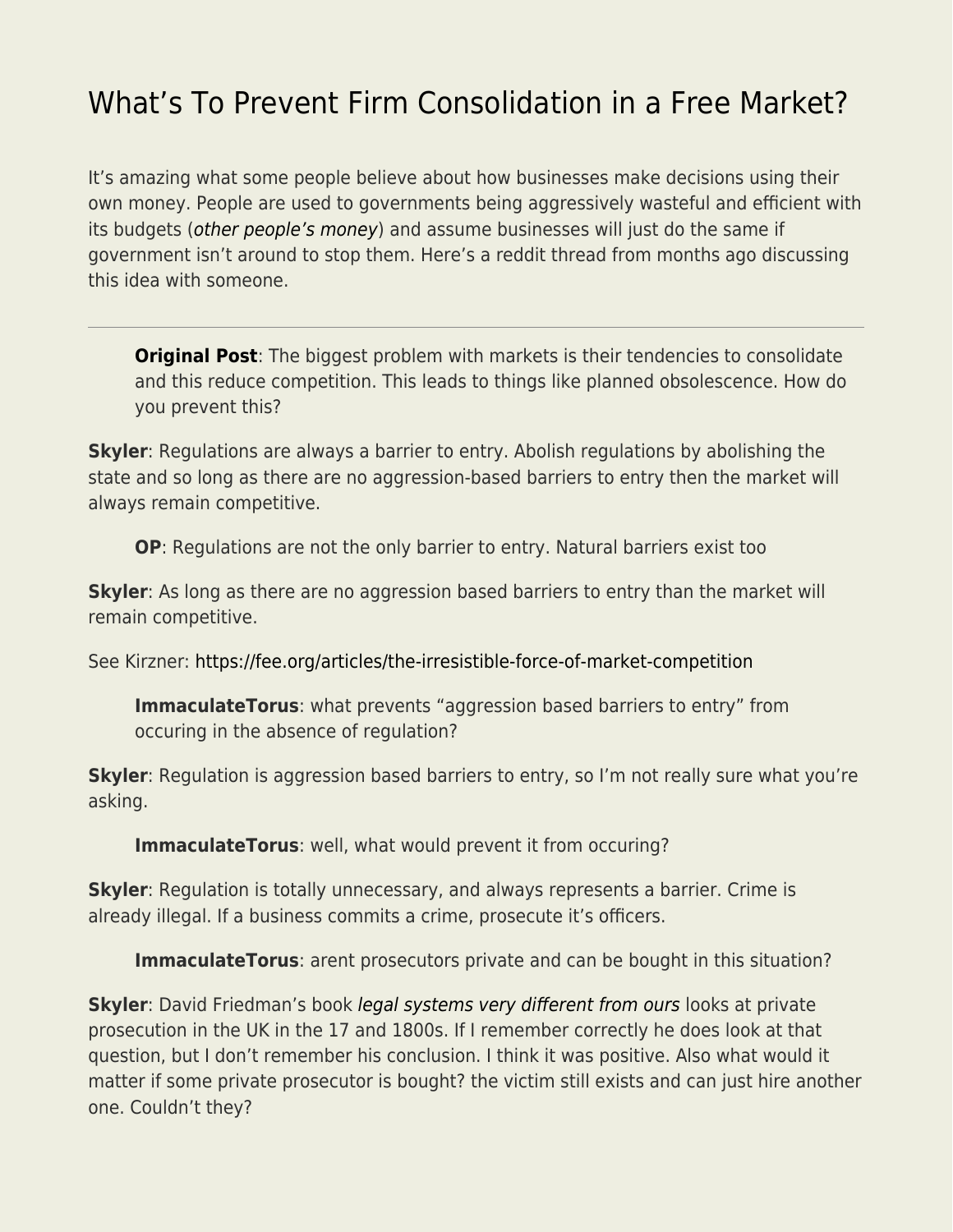And obviously in our current context prosecutors are not private and would presumably prosecute the case, or a private attorney would and proceed as a tort case.

**ImmaculateTorus**: ok, so you're not talking about some kind of situation with no state?

because that contradicts your op. Can you actually answer my question of "what would prevent agression based barriers to entry?" in your imagined scenario.

**Skyler**: no state, that's a separate question from where we started.

state, our current context, all state regulations are "aggression-based barriers to entry" because all regulation are backed by state aggression against peaceful people for noncompliance. do you understand now?

**ImmaculateTorus**: I understand what you are saying perfectly well, you are just not at all answering my question and your mind is stuck on regulations for some reason. In the absence of a state, what prevents agression based barriers to entry from occuring? The question was not if the state is also a form of aggression based barrier to entry, thats a different question you have answered but which wasnt asked.

**Skyler**: My apologies. It didn't seem like you understood what I meant. It's clear now that you did. Anyway, are you asking me how markets can remain competitive (zero artificial, ie. statist, barriers to entry) without state regulations?

**ImmaculateTorus**: I'm asking how you prevent aggression based barriers of entry in a stateless society.

**Skyler**: In other words, "How do you prevent *crime* in a stateless society?" is the question, since all aggression is criminal regardless of its purpose. Obviously this is a much bigger and more important question, and one that many theorists like Rothbard and Friedman have theorized on. For me, it comes down to everyone being willing to protect their property rights by force if necessary either directly with preventative security measures and personal weapons or indirectly through the hiring of security and protection services.

**ImmaculateTorus**: ok, so theres nothing really stopping this situation from either spiraling into a massive monopoly/state or a feudal situation where a bunch of companies are at war with each other, since as soon as one company gains a meaningful competitive advantage in the market an opening appears for them to violently usurp their competition.

**Skyler**: Why do you believe that? Most industries have nothing to do with violence or weapons or anything like that.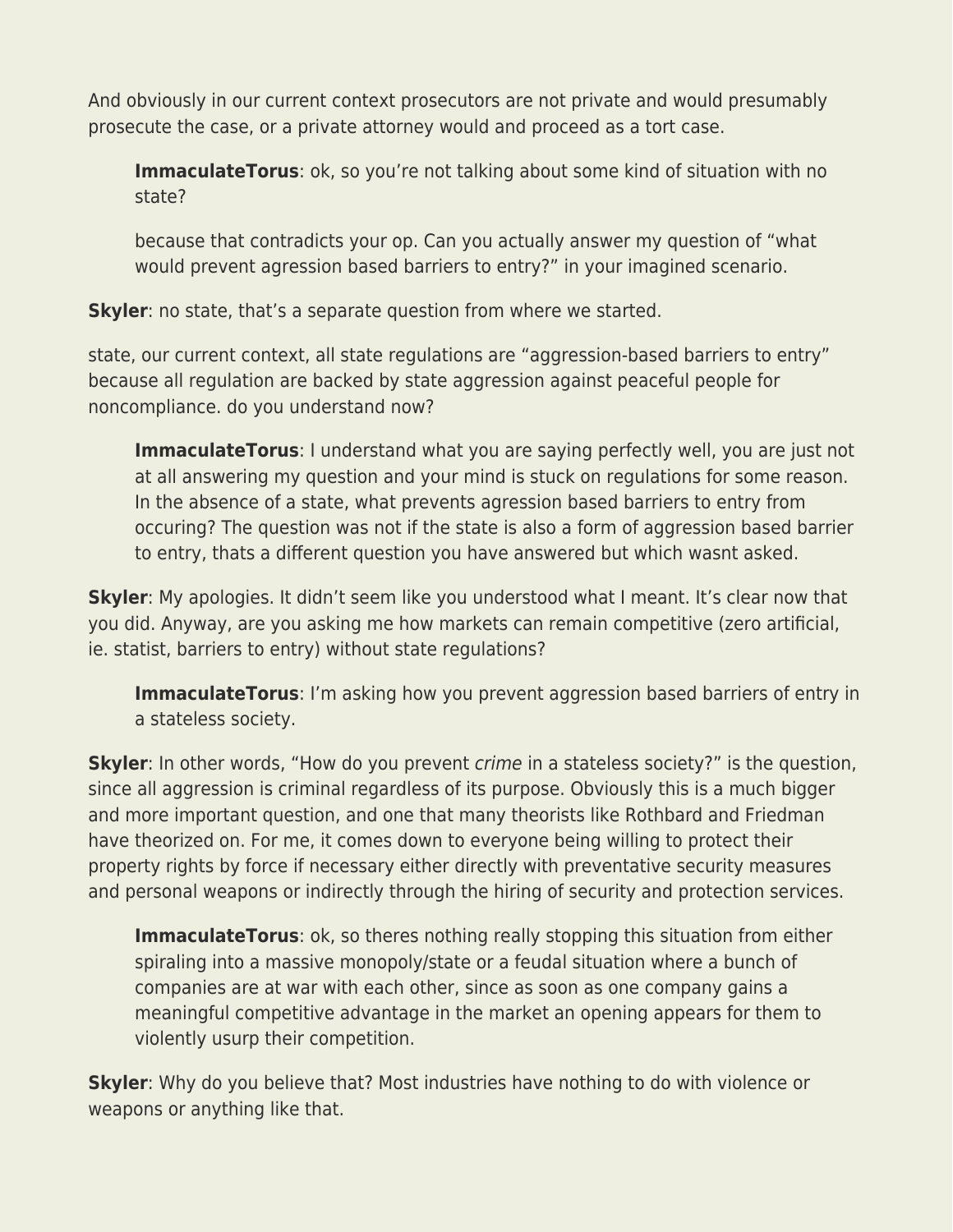Here's Murphy on warlords taking over: https://mises.org/library/wouldnt-warlords-take-over

## **ImmaculateTorus**:

Why do you believe that? Most industries have nothing to do with violence or weapons or anything like that.

Indeed, but all industries are in the business of making the maximum possible profit, and crushing your competition can be extremely lucrative.

> Here's Murphy on warlords taking over: https://mises.org/library/wouldnt-warlords-take-over

do you think you can possibly use your own arguments for this? The arguments put forward in the article are extremely weak, they come down to saying that warlordism would be to no ones benefit, therefore it just wouldnt happen. Which kind of ignores why we are even discussing a specific system of society.

## **Skyler**:

and crushing your competition can be extremely lucrative.

Do you think, say, a cotton ball manufacturer is going to send a goon squad to literally (not figuratively) "crush" their competition without "state regulations"? Is that your belief?

Which kind of ignores why we are even discussing a specific system of society.

I don't think Murphy's arguments are weak at all, they're quite on point. If we are at the point of a free society (which is assumed by the question), then warlords have already found more productive work and are no longer warlording.

I can't predict all the various ways that crime will be mitigated in a free society, but I am confident that it will be mitigated in a number of different ways. If a firm gets aggressive, it will open itself to costly lawsuits and loss of market share as customers flee. There really is no incentive for any firm in any industry to get aggressive and more than enough incentive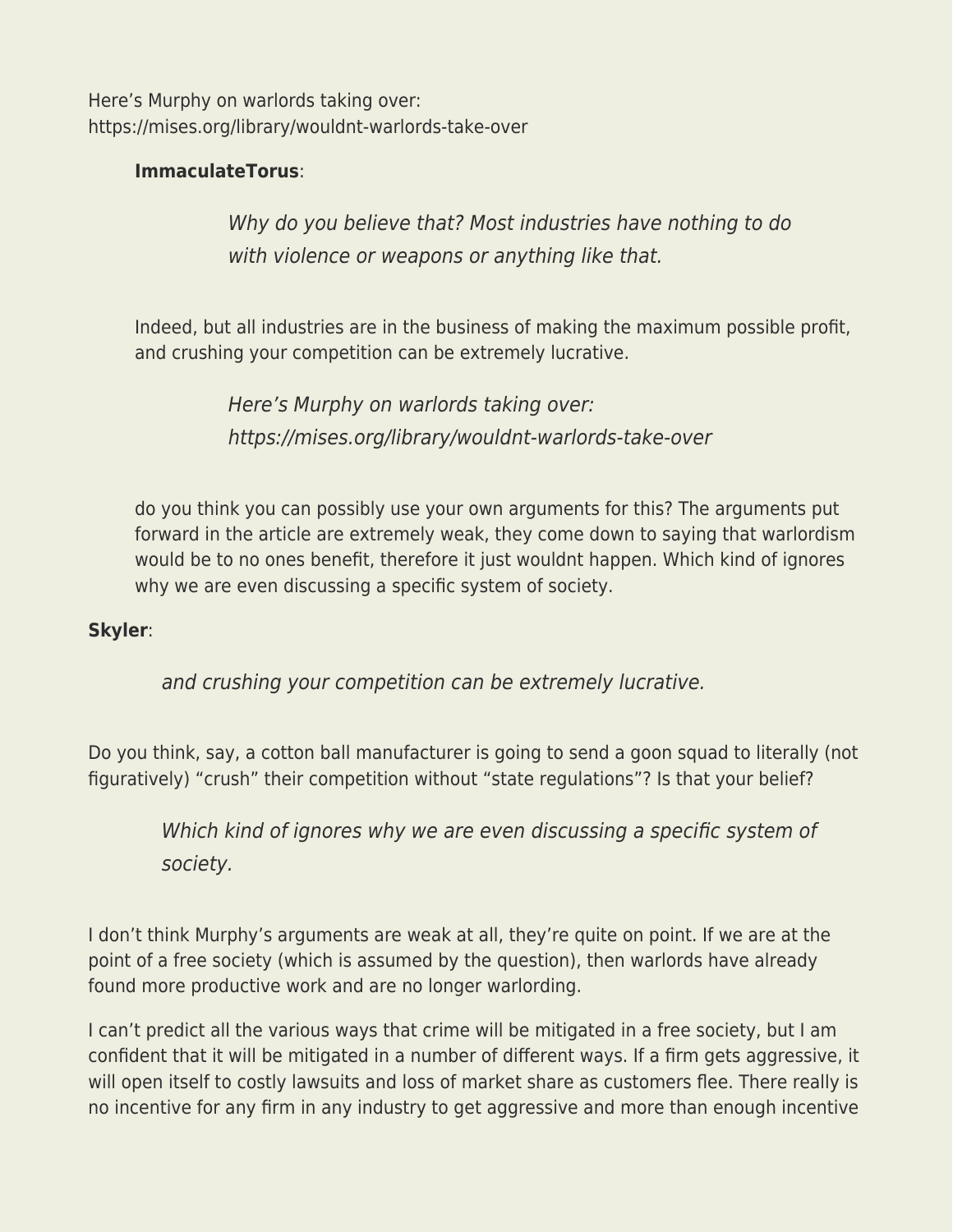for it not to.

No state has ever originated from a legitimate market-based firm overbearing society and becoming a state. Rather, all states have originated illegitimately through violent conquest because they simply out-gunned ([out-technologied, actually\)](https://everything-voluntary.com/technology-kills-the-state-over-and-over) and over-powered their prey. Our challenge is to prevent being out-technologied and over-powered by the state, and the state will lose it's perceived authority and power through obsolescence. We must keep people armed and innovative if are ever going to abolish the state.

## **ImmaculateTorus**:

Do you think, say, a cotton ball manufacturer is going to send a good squad to literally (not figuratively) "crush" their competition without "state regulations"? Is that your belief?

I really easily see that happening. There's a lot of incentive to do so, and not enough to not do it.

> I don't think Murphy's arguments are weak at all, they're quite on point. If we are at the point of a free society (which is assumed by the question), then warlords have already found more productive work and are no longer warlording.

Right, but you're just asserting that, can you show it? Because Murphy doesnt do so convincingly.

If a firm gets aggressive, it will open itself to costly lawsuits

lawsuits are costly today as well but are usually just factored in as part of the cost of profit maximization. Regardless, no one is forcing them to honor the result of the lawsuit if we are talking about the top dog firm that just took over all the competition with its own private army.

and loss of market share as customers flee.

to where? The competition that was just usurped?